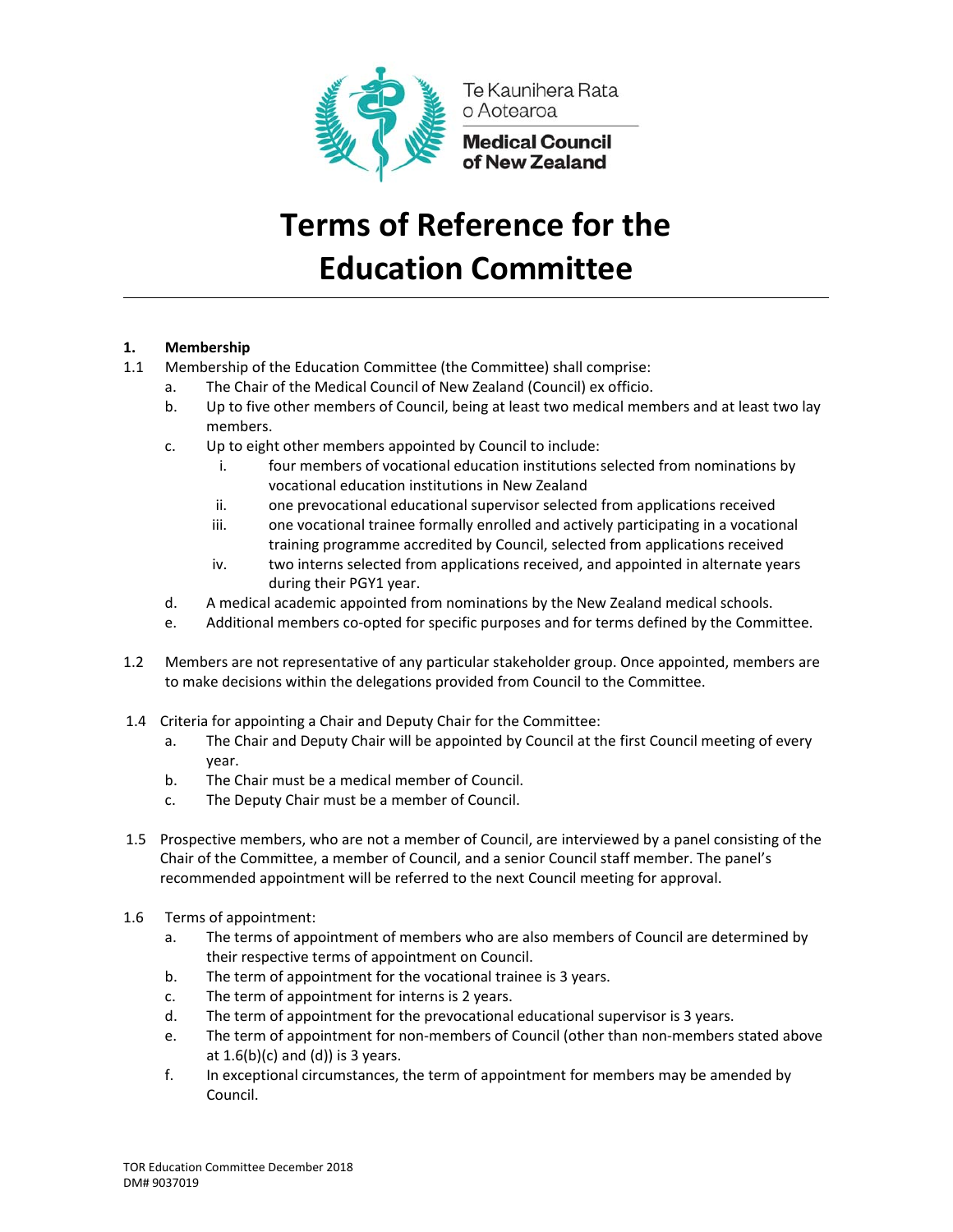- g. It is important for members to attend each meeting. If a member does not attend two consecutive meetings, without the approval of the Chair of the Committee, they may be required to forfeit their membership on the Committee.
- 1.7 Time of Appointment
	- a. Council will review the Committee's membership at its first meeting of each calendar year or as deemed necessary by Council.
- 1.8 Council appointment of the Committee members on stakeholder committees
	- a. Following receipt of recommendations from the Committee, Council will appoint members of the Committee to act as representatives on:
		- i. Australian Medical Council (AMC) Specialist Education Committee (SEAC).
		- ii. AMC Medical School Accreditation Committee (MEDSAC).
		- iii. AMC Progress Reports Working Party (PRWP).
		- iv. Any other stakeholder organisation.
	- b. Members appointed to SEAC, MEDSAC, PRWP, and any other stakeholder organisation, will be for the terms specified by those committees but subject to review by the Committee at any time.
- 1.9 Criteria for appointment as a Committee member:
	- a. The criteria for appointment as a Committee member includes being:
		- i. a medical doctor in good professional standing who has a special interest in medical education
		- ii. a lay person who has a special interest in medical education
		- iii. available to attend meetings
		- iv. able to be actively involved in the work of the Committee.

#### 1.10 Voting

Each member shall have one vote except for co‐opted members who have no voting rights.

#### **2. Purpose**

- 2.1 The Committee is a standing committee of Council.
- 2.2 The Committee will advise and recommend to Council ways to promote medical education and training in New Zealand, under Sections 12(4) and 118(a), (e) and (k) of the Health Practitioners Competence Assurance Act 2003 (HPCAA), in relation to:

#### **a. Accreditation of medical schools**

 Includes collaborating with the AMC in relation to accreditation of Australian and New Zealand medical schools in accordance with the Memorandum of Understanding (MoU) between Council and the AMC.

## **b. Accreditation of prevocational medical training providers offering an intern training programme**

The intern training programme provided by training providers is assessed for accreditation against Council's accreditation standards for training providers by an accreditation team. The draft accreditation report is considered by the Committee who makes recommendations to Council on the report, required actions and any interim reporting. Council considers the Committee's recommendations before making a final decision.

#### **c. Prevocational medical training**

 The Committee develops and reviews policies, standards and procedures related to prevocational medical training and makes recommendations to Council, who make the final decision.

## **d. Accreditation of vocational colleges and their vocational training and recertification programmes**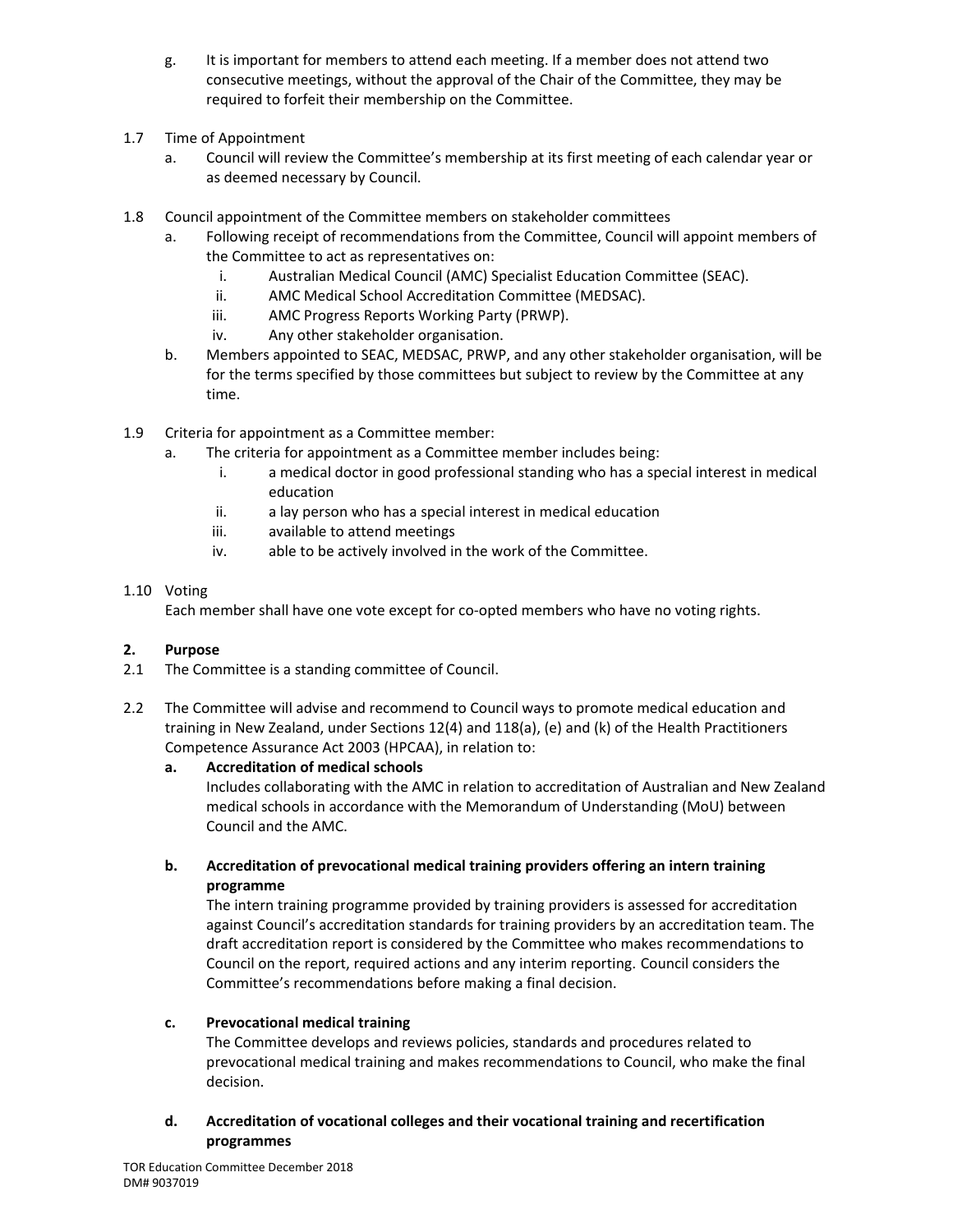The Committee develops and reviews policies, standards and procedures related to vocational medical training and recertification programmes and makes recommendations to Council, who make the final decision.

Additionally, the Committee makes recommendations:

- on the accreditation of Australian and New Zealand vocational colleges, ensuring that vocational training and recertification programmes meet Council's accreditation standards. This is in collaboration with the AMC in accordance with the MOU between Council and the AMC.
- on the accreditation of New Zealand-only vocational colleges ensuring that vocational training and recertification programmes offered in New Zealand meet Council's accreditation standards.
- on the accreditation and assessment of new vocational scopes of practice.

#### **e. Recognition of recertification programmes under section 118(e) HPCAA**  The Committee makes recommendations to Council on the criteria for recertification programmes. Council considers the Committee's recommendations before making a final decision.

#### **f. Other education tasks or functions as delegated by the Medical Council of New Zealand**

## **3. Governance**

- 3.1 The quorum required for the transaction of business is six members including the Chair or Deputy Chair but not including co‐opted members.
- 3.2 Decision‐making shall be by simple majority vote.
- 3.3 The Chair of the Committee shall have a casting vote.
- 3.4 Meetings may be conducted by teleconference or videoconference and resolutions assented to by members and clauses 9 and 15 of schedule 3 of the HPCAA shall apply to the Committee as they apply to the Council.
- 3.5 Clauses 11 to 14 of Schedule 3 of the HPCAA shall apply to Committee members as if they were Council members.
- 3.6 Dates of Committee meetings in each year will be set by the Council.

#### **4. Delegated authority and deliverables**

- 4.1 The Committee is delegated by Council to:
	- a. Manage all procedural matters (within Council policy) relating to the terms of reference.
	- b. Prepare submissions on medical education topics for review by Council.
	- c. Accredit new clinical attachments and changes to existing clinical attachments as a component of the intern training programme (delegation jointly to the Chair of the Committee and Council's Medical Advisers).
	- d. Approve the membership of training provider and recertification accreditation teams (delegation to Committee Chair and Council's CEO).
- 4.2 Recommendations of the Committee which must be approved by resolution of Council include:
	- a. Accreditation of medical schools.
	- b. Accreditation of prevocational medical training providers.
	- c. Accreditation of vocational training and recertification programme providers.
	- d. Recognition and accreditation of new vocational scopes.